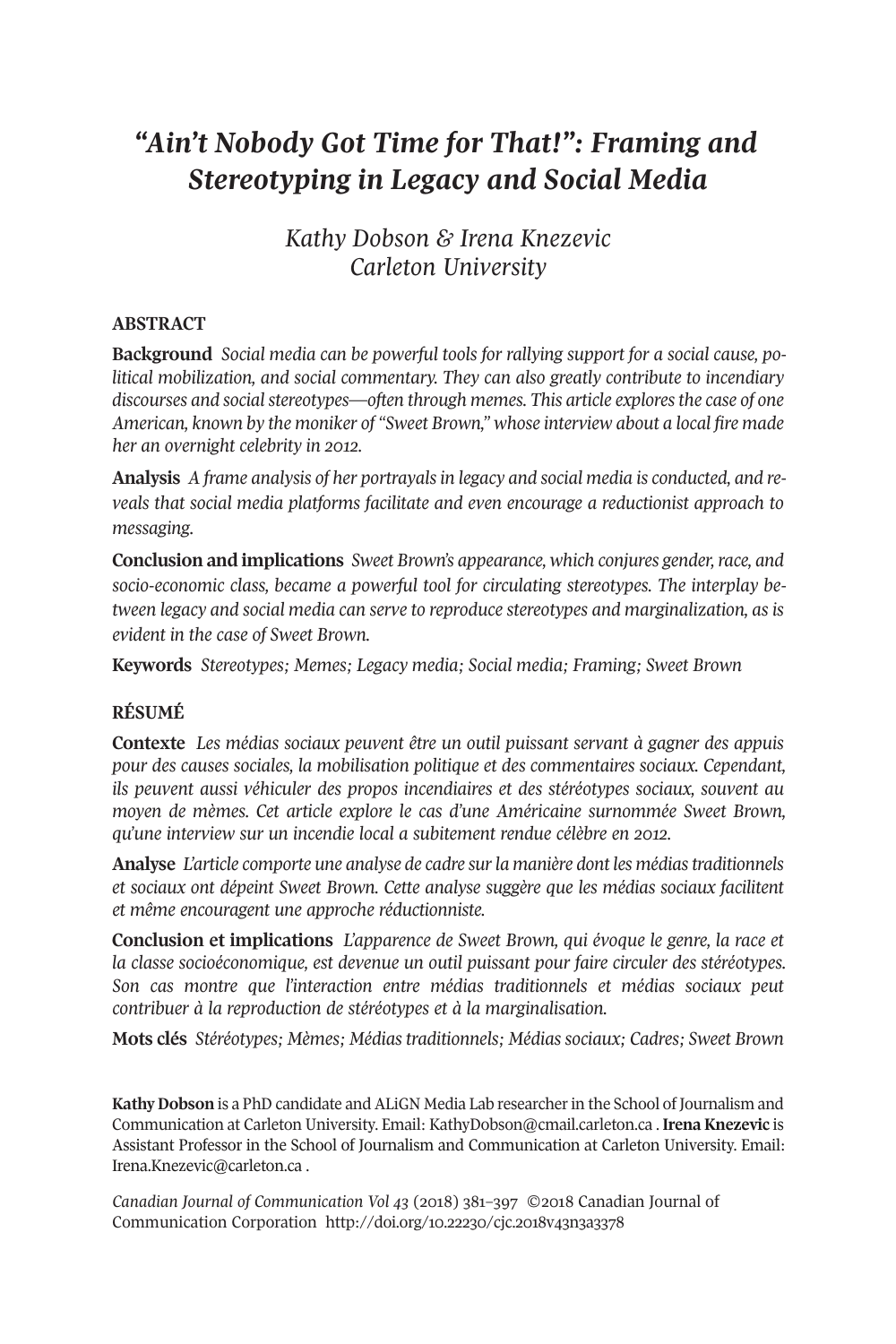# **Introduction**

Social media can be a powerful tool for rallying support for social causes, political mobilization, and social commentary, but it can also greatly contribute to incendiary discourses and social stereotypes. Rather than challenging the stereotypes that legacy media are so frequently accused of reproducing, social media can be a space for even less restrained stereotyping, while also fuelling stereotypes in legacy media. To explore how this happens, this article focuses on one image that exemplifies the role of media, both social and legacy, in perpetuating stereotypes. The image was of American Kimberly Wilkins, known by the moniker "Sweet Brown," whose local news interview about a small-town fire in Oklahoma made her an overnight celebrity in 2012. Her popularity, as that of many internet celebrities, may be difficult to explain, but was innocent enough at first.As time passed, however, she came to symbolize class and race stereotypes, while giving license to media to ridicule poverty and African Americans. The way in which her image was exploited and made viral in social media ensured that legacy media could not resist joining in on this exploitation, and even she herself—intentionally or not—contributed to this process.

In much of the media content about her, Sweet Brown had little or no agency, and was the "object" of social commentary and ridicule. This includes dozens of YouTube videos featuring young children, many of them white, dressed similarly to how Sweet Brown was dressed in that local news interview, and dancing and lip syncing some of Sweet Brown's now-infamous lines, including "Ain't nobody got time for that!" She became an oft-repeated image in memes and video remixes that played on stereotypes while completely obscuring the tragedy that launched her into stardom: a residential fire in a low-income neighbourhood (Shepard, 2016). Yet, even in instances where Sweet Brown had agency, such as her media appearances and social media accounts, she followed stereotypical expectations, portraying a one-dimensional, clownish, "aw shucks" persona, star-struck around other celebrities and in disbelief over her own rise to fame.

The way the media story of Sweet Brown developed over time is explored to try to identify how this narrative trajectory came about. The framing of her public persona and the dynamics by which Sweet Brown hijacked the real story of a fire in an American neighbourhood are examined. They reveal that both legacy and social media allowed Sweet Brown, and the stereotypes that were quickly linked to her, to overshadow and indeed outgrow the small local disaster. Both types of media framed Sweet Brown *as*the news. Echoing each other's play on stereotypes, both contributed to how Sweet Brown was fashioned into a celebrity with little agency to such an extent that even in media appearances where she seemed to have agency, she continued to play the stereotypical role expected of her.

## **Stereotypes, framing, and limits of social media**

Social media, as a relatively new site of social interactions and cultural reproduction, both copies and reshapes the practices of legacy media. In interacting with/through social media, people perform according to established social norms and also develop new forms of interacting. Social media interactions thus build on and redefine existing concepts ofthe "social." Take the example of "friend" and its meaning on social media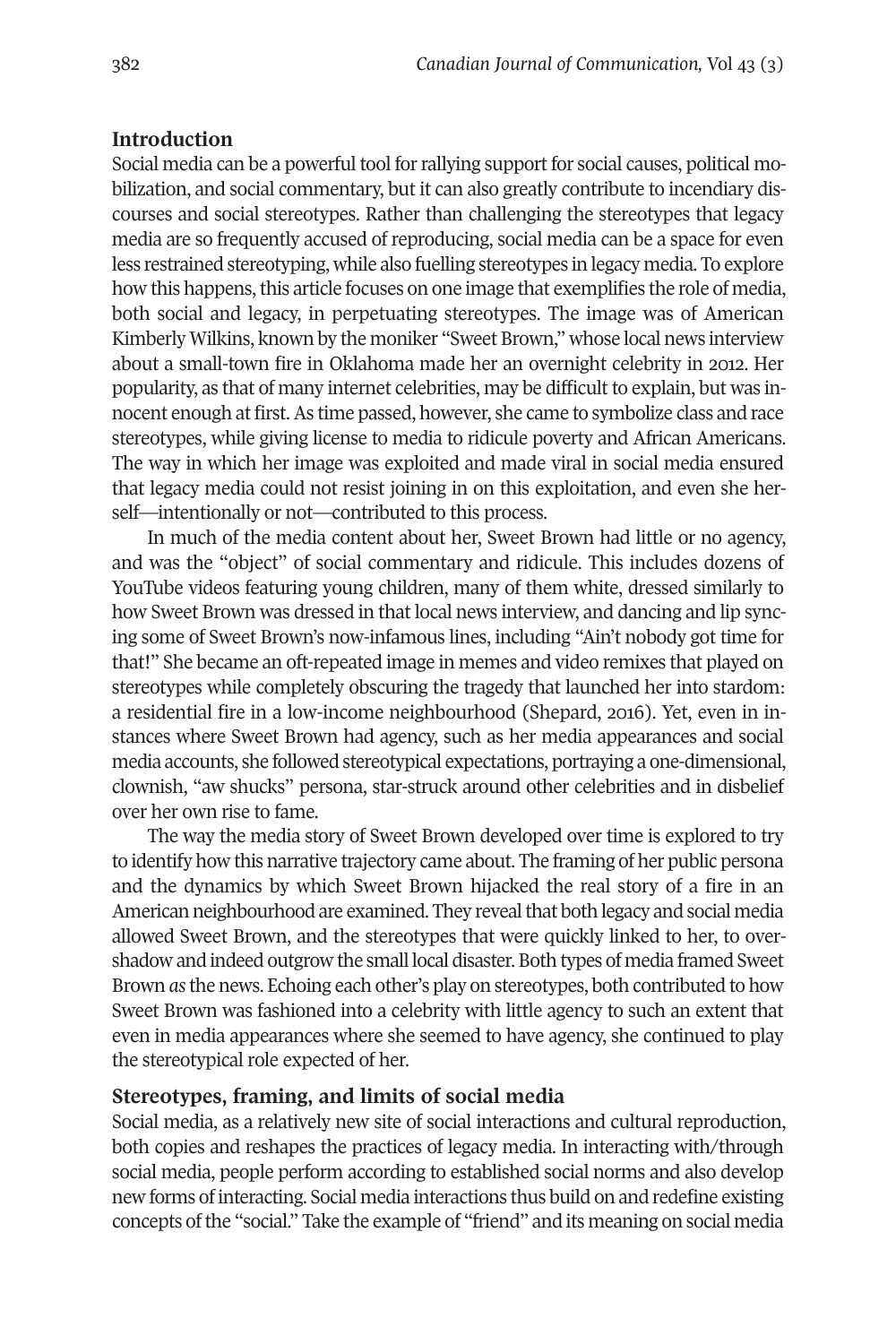platforms: the word has significantly different meanings in "real" life than it does in Facebook, although the two meanings are closely related (Gilbert & Karahalios, 2009).

Social media platforms have also redefined *audiences* as users who are no longer passive consumers of media content, but active producers and distributors of it. The early days of Web 2.0 held a great deal of optimism for the democratic potential and diversity of thought that could flourish on interactive, participatory online platforms (Jenkins, 2006; Shirky, 2008; Tapscott & Williams, 2006). As Web 2.0 grew and social media came to play an increasingly significant role in how people communicate and obtain information, critical literature has emerged that shows much of the power relations associated with mainstream media have been reproduced in the Web 2.0 landscape (Couldry & Turow, 2014; Elmer, Langlois, & Redden, 2015). From corporate concentration to social marginalization to message control, social media has largely failed to address the imbalances in social and political power, and it has offered only limited agency to its audience/users.

Interactions embedded in social media are shaped by virtual distance, with actors separated by technological interventions at the same time as they are connected to one anotherin unprecedented ways. On one hand, social media connects communities bridging social and geographical distance. Yet as much as they have the capacity to include, these online communities can also serve to exclude, and may take shape as "algorithmic enclaves" or virtual groups of likeminded individuals who reinforce and legitimize each other's discriminatory beliefs against other social groups (Lim, 2017). The virtual distance can also allow for interactions that are less restrained, as they seem less consequential. Social media platforms facilitate, and even encourage, a reductionist approach to messaging due to social media's preference for abbreviated communication—simple, catchy messages that are easily shared and circulated (Lim, 2013). This tends to simplify complex social issues (Awan, 2014; Lim, 2013; see also Lim, 2018; Bivens & Shah Hoque, 2018; Knezevic, Pasho & Dobson, 2018), allowing for even the most incendiary messages to circulate unchecked, although their consequences are sometimes enormous (National Public Radio, 2017). [1](#page-13-0)

It is this oversimplification of social issues that has fuelled continued stereotyping on social media. For instance, InJeong Yoon (2016) found that "the majority of Internet memes about racism perpetuate colorblindness by mocking people of color and denying structural racism" (p. 92). Some have used the term "digital blackface" to describe how racial stereotypes are often mimicked and appropriated online through memes, gifs, and "humourous" online personas meant to resemble and evoke offensive "thug" or "ghetto" tropes (see, for example, Green, 2006; Jackson, 2014; Sowunmi, 2014). In 2017,14-year-old Caucasian Danielle Bregoli made an appearance on the talk show *Dr. Phil*, where her use of the phrase "cash me outside" ("catch me outside") quickly turned into a viral sensation, which Bregoli capitalized on with music deals and merchandising. Some accused Bregoli, and the internet users fuelling her fame, of appropriating Black culture (see, for example, Edwards, 2017). As Janell Hobson (2008) contends, "representations of digital technology recreate social and cultural hierarchies that encourage appropriation and colonization of knowledge and bodies from marginal communities" (p. 113).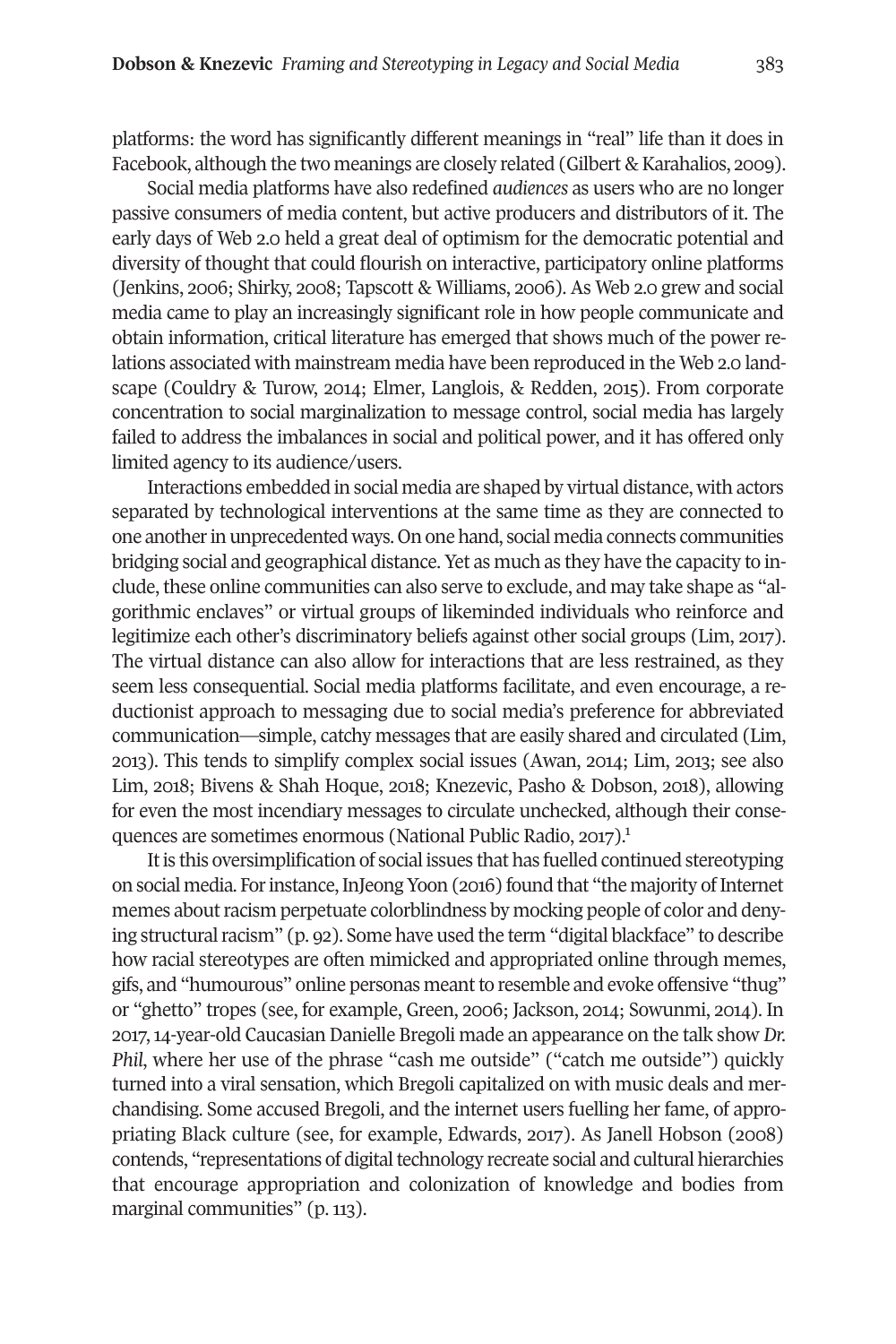The reductionism of social media allows for the framing of social issues through oversimplified and self-perpetuating stereotypes. This suggests that the decades of frame analysis related to legacy media research have significant relevance to the analysis of social media content.

While there is some debate about the specific definitions of frames, framing, and frame analysis (Vliegenthart & van Zoonen, 2011), frame analysis has been central to examining media discourse for decades. As Todd Gitlin (1980) explains, frames are "principles of selection, emphasis and presentation composed of little tacit theories about what exists, what happens, and what matters" (p. 7). Framing, as the process of frame building, refers to how issues are cast by those who control or influence the discourse. It entails selecting particular aspects of reality and making them more salient than others "to promote a particular problem definition" (Entman, 1993, p. 52). This can take place through the careful choice of words and syntax used in discussions, or though providing context (visual or informational) that will direct the audience's interpretation of something.

Frame analysis thus entails a deconstruction of framing, in an effort to uncover how frames come into being, what their consequences may be, and who benefits from the frames that dominate the discourse. Frame analysis allows us to consider how certain communication practices shape our understandings of issues and phenomena. It "is less about cataloguing what is explicitly said than it is about identifying the implicit understandings that are conveyed by the materials" (O'Neil, 2009, p. 6). In a frequently cited example, linguist George Lakoff (2004) describes a key element of the framing practices used by the Republican Party in the United States. By strategically and persistently using "tax relief" instead of "tax break" or "tax cut," the Republican Party effectively framed tax cuts as heroic acts: "For there to be relief there must be an affliction, an afflicted party, and a reliever who removes the affliction and is therefore a hero. And if people try to stop the hero, those people are villains for trying to prevent relief" (pp. 3–4). The use of "relief" is neither blatantly deceitful norfactually incorrect, but how the audiences understand the issue of taxes as a result of this framing has farreaching consequences.

Much of the framing literature considers word choice and syntax, but a substantial body ofresearch on visual framing analysis has also developed to consider how images are framed (metaphorically, and in the traditional photographic sense of selecting what is in the frame and what is left out), as well as how those images can be examined using the principles of frame analysis (Parry, 2010).

Legacy media, political discourse, and policy development clearly lend themselves to frame analysis. Those objects of study have identifiable agendas and a definable relationship of power between the communicating entity (media company, political party, government, or industry, respectively) and its audience. Literature has also recognized that the interpretation of media messages by audiences is influenced by individual frames that are "the result of socially situated articulations between particular issues, individual and collective differences, experiential knowledge, popular wisdom and media discourse" (Vliegenthart & van Zoonen, 2011, p. 105). But social media analysts have been less inclined to use frame analysis. As Jie Qin (2015) proposes, this is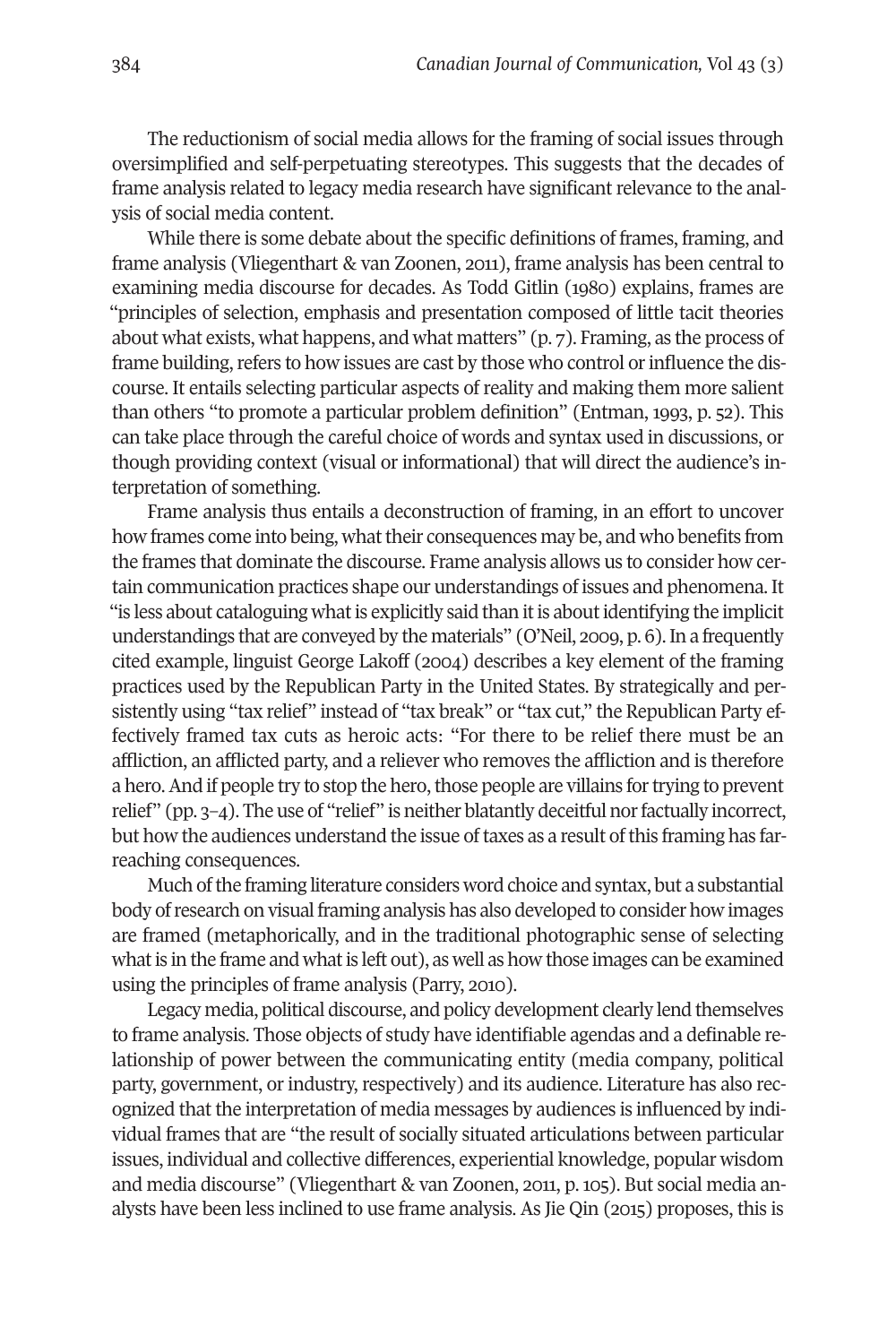likely a result of a combination of challenges. Social media blurs the line between media frames and individual frames, and the sheer volume of content on social media can make data selection processes difficult (Qin, 2015). However, individual frames are not necessarily free of powerimbalances and can embody systemic social dynamics. When considering how individuals frame (for instance, in social media) various forms of marginalization, such as gender, race, and poverty, what is really revealed is manifestations of systemic marginalization. Hence, despite the challenges identified by Qin (2015), frame analysis of social media content is an important research pursuit.

Some research has examined the role of memes in public discourse. Ryan M. Milner (2013) analyzed memes about the Occupy Wall Street movement as examples of public engagement with the issue of income inequality. Other work has examined memes and discourses on race and gender, noting the dominance of stereotypes and underrepresentation (Milner, 2013). Noam Gal, Lomar Shifman, and Zohar Kampz (2016) drew on memes surrounding the "It Gets Better" movement to articulate how such memes can play a role in the construction of collective identity. These types of memes can serve to "operationalize gendered, classed, and raced classificatory knowledges and construct social forms of commonality on this basis," providing a "readerly lens" that arranges dimensions of gender, class, and race, ultimately "indexing social inequalities without recognizing them as such" (Kanai, 2016, p. 1).

#### **Data collection**

Sweet Brown first came to our attention while working on an earlier project that examined poverty-bashing memes<sup>2</sup> (Dobson & Knezevic, 2017). As we searched for such memes, we noticed one image appear repeatedly. It was an image of an African American woman in a brightly coloured tank top, with a "do-rag" (a bandana) and a gold tooth. While some of the memes with her image were offensive (e.g., one contained the following caption: "I'm a stupid African American. I live in poverty"), others were memes with her image and no reference to poverty. As Limar Shifman (2013) posits, even though it can be difficult, or "virtually impossible to study them empirically," memes offer an exceptional and powerful method for increasing our understanding of digital culture since "[m]emes diffuse at the mirco level but shape the macro level of society" (p. 372). Thus, Sweet Brown's visibility in poverty memes piqued our interest, and we wanted to understand why this image kept appearing in our searches for poverty memes. Once we identified the woman as Sweet Brown, we then set out to learn more about her.

First, we searched "Sweet Brown" and "Kimberly Wilkins" using simple Google searches to identify media articles and social media posts about her. We did the searches in "incognito" browser mode to minimize the effect our previous searches would have on the search results. Some of the articles that appeared in the search results contained links that we followed, adding more sources to the data set. The approach to assembling this data set did not entail a systematic collection of artefacts or a rigorous coding of the search results. Rather, it attempted to reproduce the experience of an audience member who, after seeing a Sweet Brown meme, perhaps on Facebook, would be curious enough to set out to learn about her, looking up top search results and following links embedded in those pages.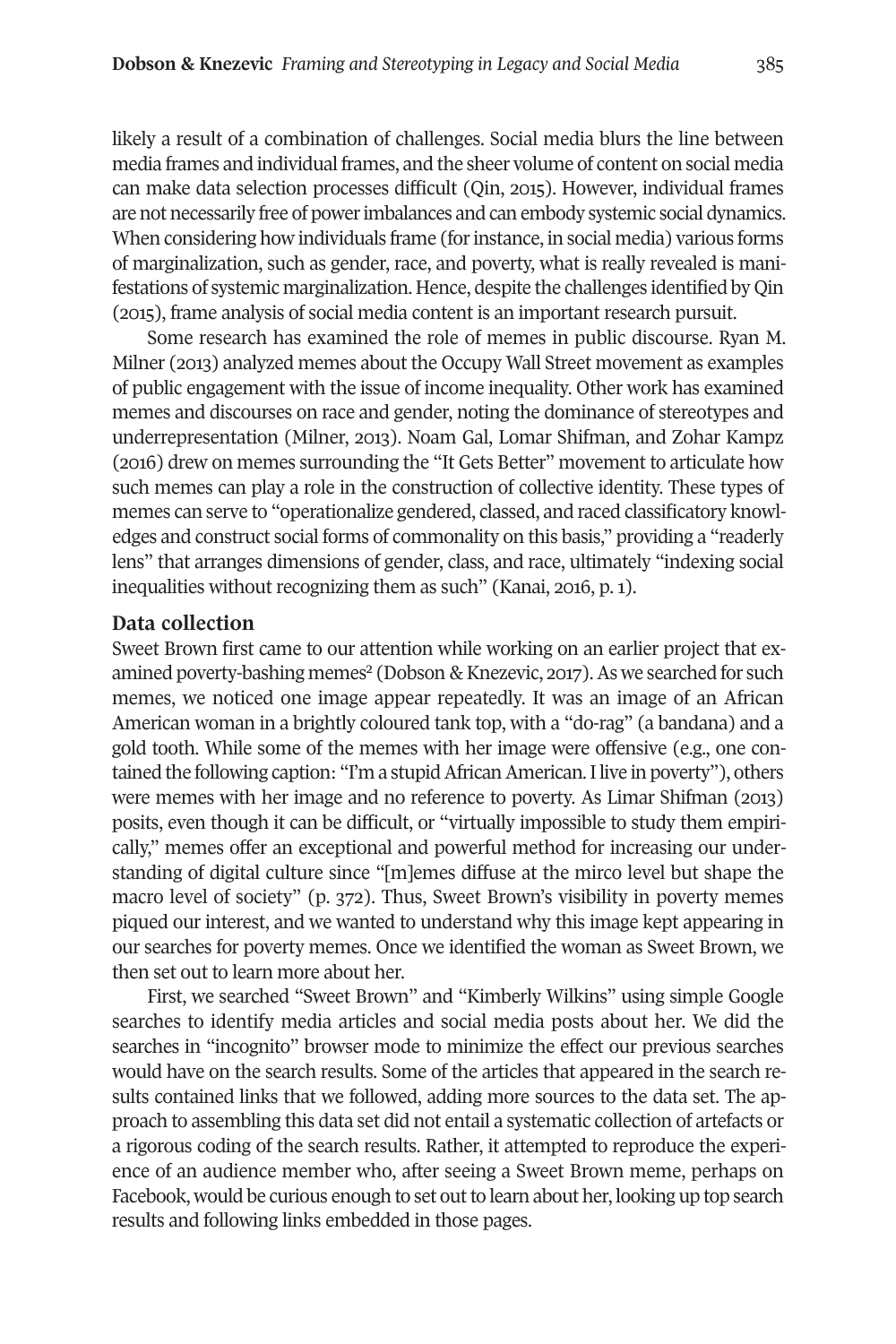This Google search was supplemented with the Twitter feed from the handle @TeamSweetBrown, which is labelled as Sweet Brown's official Twitter account, focusing on the 1,240 media (image and video) posts available as of May 11, 2017. A Google image search for "Sweet Brown" was also conducted to understand how her image has been transformed into internet memes. The combination of these search results helped explain how Brown's public image was constructed by her, and possibly her agent/manager, and contrast that to how her image has been exploited in meme circulation, in instances where she presumably had no agency.

From the media content found online a narrative that tells the story of Sweet Brown is pieced together, as told on both legacy media sites and social media platforms. Through this process, Sweet Brown's rise to celebrity is deconstructed (and reconstructed) to identify how she is framed in this discourse, and—possibly more importantly—what is left out of that frame.

While imperfect, this approach provided a corpus of data that would be accessible to anyone with internet access and unrestricted Google use. Joan Pedro (2012) describes Google as an engine that allows for the "compilation of universes," and notes that, "the enormous progress represented by access to corpuses of sources that are so abundant and so fast and easy to use justifies the use of Internet search engines by researchers to obtain their corpuses" (p. 38). As Google is the world's most popular search engine, this approach tracks the story of Sweet Brown as any internet user could, and makes it possible to piece together how those users would understand her story. Examining this understanding is a key aspect of frame analysis.

Although this method of data collection would presumably notreproduce the audience experience—as most people would have likely been exposed to memes of Sweet Brown through sites such as Reddit or social media platforms such as Facebook or Twitter—this method allowed us to see and analyze a wide breadth of the most popular memes, based on their prominence in Google search.

#### **The Sweet Brown story**

The story of Kimberly Wilkins, aka "Sweet Brown," is one that has been told and retold via YouTube bloggers, online news and media outlets, and numerous television appearances stretching over nearly a three-year period starting in 2012. It was shortly after 3:00 a.m. on April 7, 2012, when Kimberly Wilkins, a day care worker, woke up and decided to get a drink from one of the vending machines in her housing apartment complex in northwest Oklahoma City. As she said in her now-infamous television in-terview with KFOR News Channel 4 in Oklahoma,<sup>[3](#page-13-2)</sup> Wilkins thought at first that a burning smell meant one of her neighbours was barbequing, before quickly realizing there was actually a fire in one of the neighbouring buildings.

The three-alarm fire—the result of a tenant's carelessness with a cigarette caused one resident to be treated at a local hospital for smoke inhalation and resulted in severe damage to five of the apartments, leading to a loss of electrical power to most ofthe complex. Surprisingly, media coverage ofthe story lacked any details about how long the more than one hundred residents were going to be without power, or how many became homeless and dependent on the Red Cross for assistance that day because of the lack of power and limited access to their units due to the fire damage.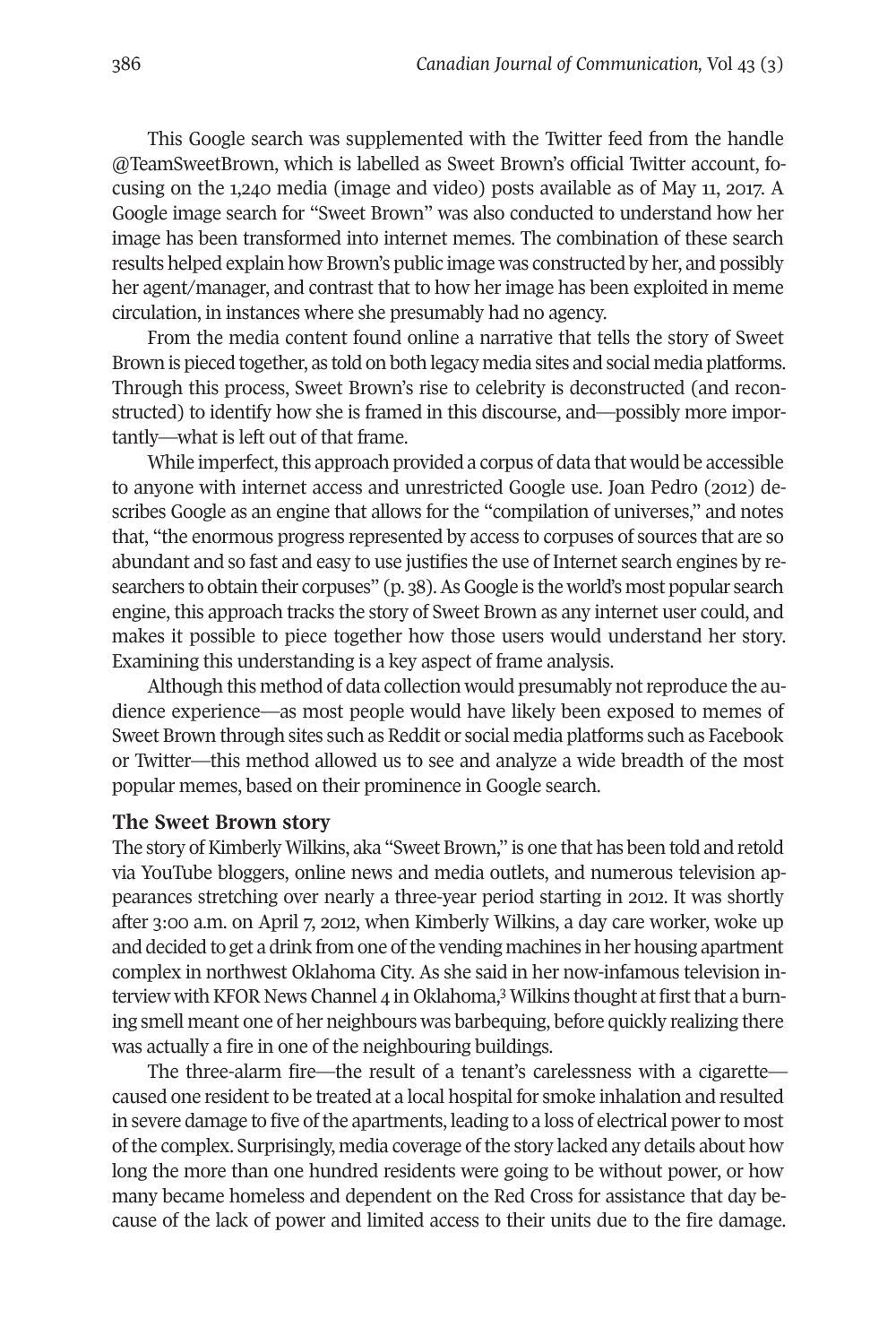There were few to no questions asked or details provided in any follow-up interviews about how a resident who uses a wheelchair and was rushed to hospital for smoke inhalation was doing. There was no analysis of how and why residential fires occur more frequently and cause more injury and damage in low-income neighbourhoods compared to higher-income areas (Durkin, Davidson, Kuhn, O'Connor, & Barlow, 1994; *Hamilton Spectator,* 2017; Shai, 2006). Instead, it would be the interview, and Wilkins herself, that would go on to become an overnight sensation. In a 40-second interview with a local television reporter, Wilkins used her children's nickname for her, "Sweet," and added her middle name, "Brown." "Sweet Brown" explained that she had woken up thirsty and had wanted to get herself a "cold pop," when she realized there was a fire. "I said oh Lord, Oh Jesus, it's a fire. I ran out, I didn't grab no shoes or nothing, Jesus. I ran for my life and then the smoke got me. I got bronchitis. Ain't nobody got time for that."

It was after a Reddit user uploaded the 40-second television interview clip of "Sweet Brown" to YouTube later that day that Wilkins would quickly become an internet celebrity. Within 48 hours the video had almost three million views on YouTube and nearly 110,000 shares on Facebook. Parody videos started to appear and, as ofJune 2017, just two of the more popular YouTube parodies alone (and there are hundreds of them) total over 65,000,000 and 60,000,000 views each, with more added every day. The number of views for the original video, parodies, and other derivative works collectively now surpasses a billion. Four days after herinterview with the local television station, a reporter knocked on Wilkins' apartment door and informed her that her story with the station had gone "viral." After the reporter explained to an apparently confused Wilkins what having gone "viral" meant, Wilkins asked, "You think I could be a superstar" (Mills, 2012)?

In the days and weeks to follow, Wilkins became such a YouTube sensation, she would go on to be featured in a dozen national and local television commercials, all playing off some aspect of what had now become a popular catchphrase from her original TV interview. For example, in addition to an advertisement for jail bonds, Wilkins did a television commercial for a dental clinic, which features her gently cradling her jaw with a pained expression, wearing the same outfit she had on during the original television interview. Wilkins looks into the camera and says, "Ain't nobody got time for that!" about her toothache. In another commercial, one for a used-car lot, Wilkins is holding up a car door that looks like it is about to fall off and once again announces, "Ain't nobody got time for that!" to the camera. Some of her other popular catchphrases include, "Oh Lord! It's a fire!" and "I woke up to go get me a cold pop" and they are all featured on her T-shirt clothing line, still available for purchase on Amazon and other online commercial outlets.

In the weeks and months that followed her original interview, Wilkins made numerous television guest appearances where she would suddenly pop up and announce, "Ain't nobody got time for that!" and it never seemed to fail to make the audience laugh uproariously. Her guest appearances included shows such as *JimmyKimmel Live!* (close to 11 million views as of May 2017), *Watch What Happens Live with Andy Cohen*, *Dr. Oz,* and *The View*. There are also instances of her being quoted by high-profile celebrities,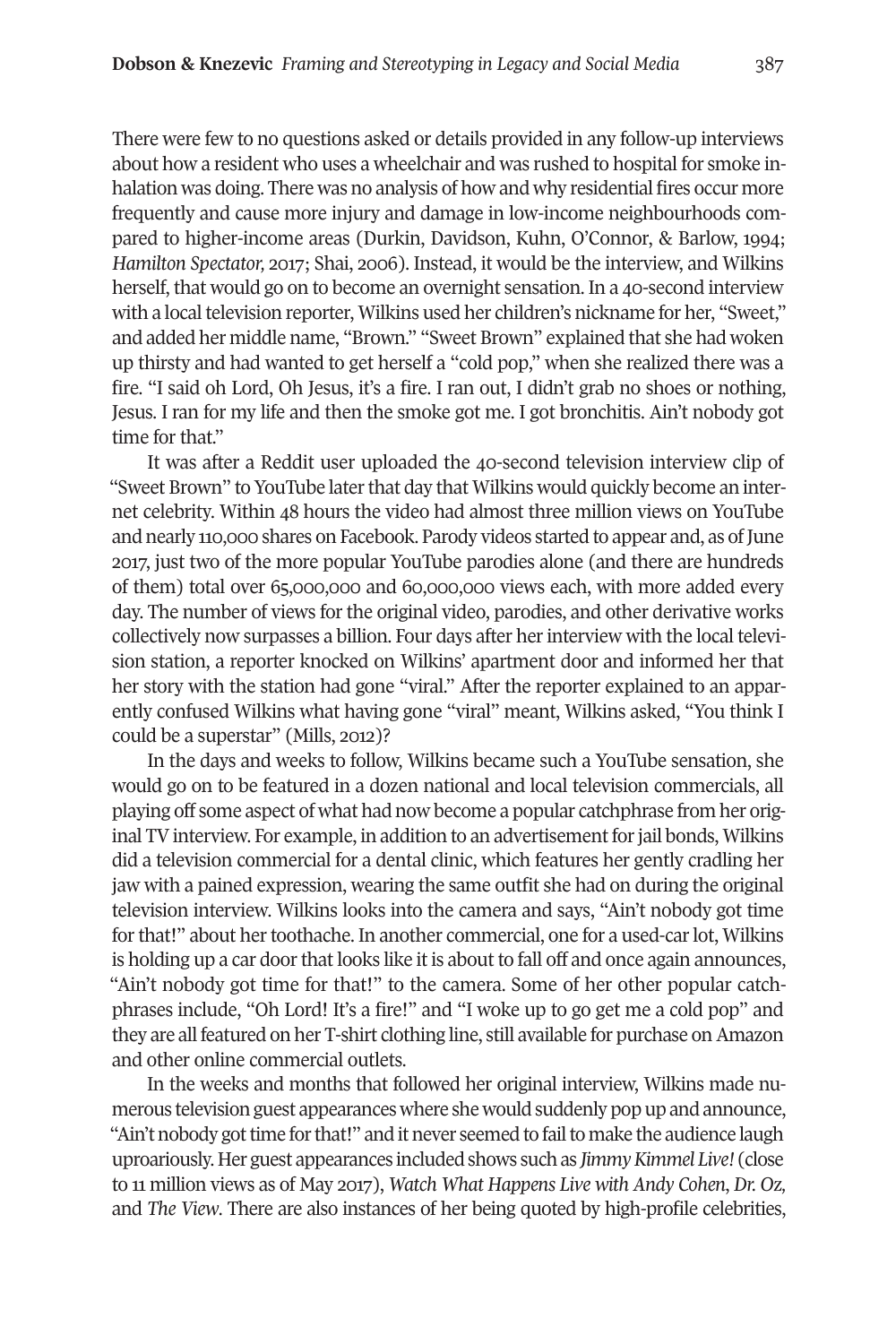such as Beyoncé during a halftime performance atthe *Super Bowl*, who said, "Oh Lord! It's a fire!" and Ellen DeGeneres, on her own show, saying, "Ain't nobody got time for that!" In addition to the countless references made by various celebrities, Wilkins' interview was also featured in hundreds of parodies and spoofs online, including some by celebrities, such as Queen Latifah. Whereas all of this could at first glance seem like an empowering development for Wilkins, there is little evidence that this is the case. All ofthis attention and fame did not seem to change Wilkins' demeanour when being interviewed over and over again, as she continued to appear humble and seemingly delighted by her growing popularity, using it to create several more opportunities. This includes a BBQ sauce line, featuring commercials with her saying, "Oh Lord! It's a fire!," three movie appearances, co-hosting a syndicated show, *Cheaters,* and an attempt at a reality show, *The Sweet Browns*. All of this media attention continued to frame Wilkins as her Sweet Brown persona, and she reinforced that frame consistently.

In addition to having her own IMDb page [Brown, 2013], Wilkins also has a YouTube channel called "Cold Popping," and her catchphrase, "Ain't nobody got time forthat!," is trademarked. She attended the Academy Awards in 2013. Wilkins also advertises on her Twitter page that she can be booked through her agent for private parties, corporate retreats, church events, and private barbecues. Wilkins says strangers still knock on her door to ask for an autograph, and stop her on the street to ask to have their picture taken with her (Brown, 2012).

In April 2013, Wilkins and her manager, Sparkell Adams, launched a lawsuit against iTunes, a subsidiary of Apple, and several other defendants, for \$15 million for "lost profits" and "emotional distress" after a song called "I Got Bronchitis," which included samples from Wilkins' original interview about the fire, was released. The song included phrases such as, "Ain't nobody gottime forthat!," "Ran for my life," and "Oh Lord Jesus it's a fire." Apple has since removed the song from iTunes, and the lawsuit was dismissed in court in 2013 (Knittle, 2013).

Media posts on the @TeamSweetBrown Twitter account suggest that despite her goofy public persona, Wilkins is quite business savvy. The Twitter account seems to have been managed by Sweet Brown and Sparkell Adams who was, at least for a time, acting as Sweet Brown's agent/manager.Adams' email is included in the Twitter profile as the "PR & Bookings" contact. The account's handle @TeamSweetBrown is accompanied by a name Sweet Brown<sup>TM</sup>, clearly indicating that the account is intended for her commercial presence in the Twitterverse. The account was created shortly after her initial interview about the neighbourhood fire, in April 2012. There were a total of ten thousand tweets on the account, and they abruptly stopped on April 9, 2014, with a single exception of a link to a Yahoo hack article posted on December 14, 2016. The 1,240 media posts available for viewing on the account were all posted between September 12, 2012, and March 31, 2014.

The content, once again, frames Wilkins as a one-dimensional Sweet Brown character. The posts fall under two general categories: promotional posts, which constitute the majority of the tweets, and posts that are more personal in nature. Promotional posts are related to Sweet Brown products (such as the BBQ sauce and T-shirts with the "Ain't nobody got time for that!" slogan), the commercials she appears in, her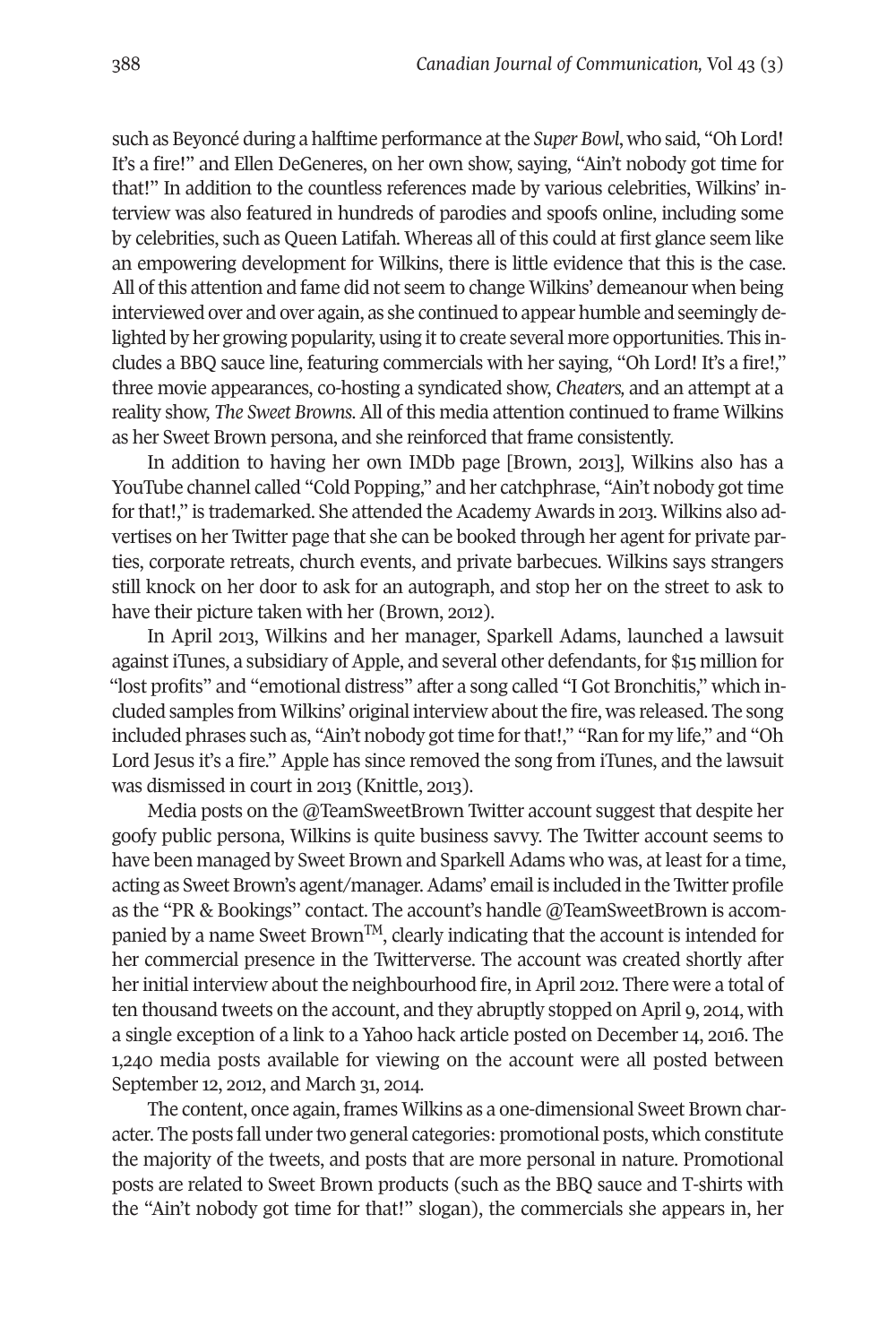media appearances, and images of Sweet Brown with celebrities such as Matt Damon and Shamar Moore. The personal posts are much rarer and include images of Sweet Brown with non-celebrities such as friends and family (often these are posts with crossplatform links to her Instagram account); re-posts of other social media content including humorous memes; and a handful of posts with political commentary (e.g., comments regarding the case of Trayvon Martin[4\)](#page-13-3).

On the one hand, the content on this Twitter account is unremarkable, simply because in many ways it resembles the accounts of the general slate of minor and major celebrities. A commercialized discourse that dominates the account is interspersed with seemingly personal posts that often use Sweet Brown's catchphrases such as "Lord Jesus" (sometimes spelled "Lawd Jesus") and "Ain't nobody got time for that!" In other words, the account reveals the Sweet Brown public persona as a run-of-themill celebrity who uses a Twitter account for self-promotion and revenue boosting, while also offering occasional glimpses into what seems to be her personal life. On the other hand, the content shows how essential the media framing was in how Sweet Brown chose to portray herself publicly. With only a handful of exceptions where her Twitter feed offers some political commentary, her media appearances and her social media accounts show her staying on script. She repeatedly uses her catchphrases from the original interview and acts dazzled by her fame. Given that after the original interview she is never asked any serious questions, she offers no serious insights in legacy media appearances. In other words, legacy media, responding to her viral presence in social media, treats her like a meme.

#### **Criticism, controversy, and stereotypes**

Although most media accounts on- and offline have been favourable toward Wilkins, some online articles authored by African Americans have been critical of the way her media persona was used. For example, Charing Ball (2012), in an article with *MadameNoire*, [5](#page-13-4) said many Black people would be offended by the video.

Brown's entire natural persona sends chills down the backs of some folks, who imagine the coming of parodies of white people, wearing do-rags and mimicking how they feel these folks sound … It's one of the burdens of a people who never really had control of their media image. (p. 2)

Ball adds (2012) that people like Wilkins can be embarrassing to the Black middle class in particular, "because they get a little too close to the clichéd and narrow picture of what black people are: loud, opinionated, eye-popping, neck-swirling, teeth sucking, gold tooth shiners and do-rag wearers" (p. 2).

Ball (2012) goes on to point out that the story does not acknowledge what she considers some crucial facts, instead highlighting some ofthe worst clichés and stereotypes about Black people.

Never mind thinking about what she is going to do for the next day, or two, or possibly weeks now that her living space is probably inhabitable. It's much more important that she not embarrass us … are they going to use this video to make bigoted assumptions about all black folks? Of course. We still do live in a polarized society based on race. (p. 2)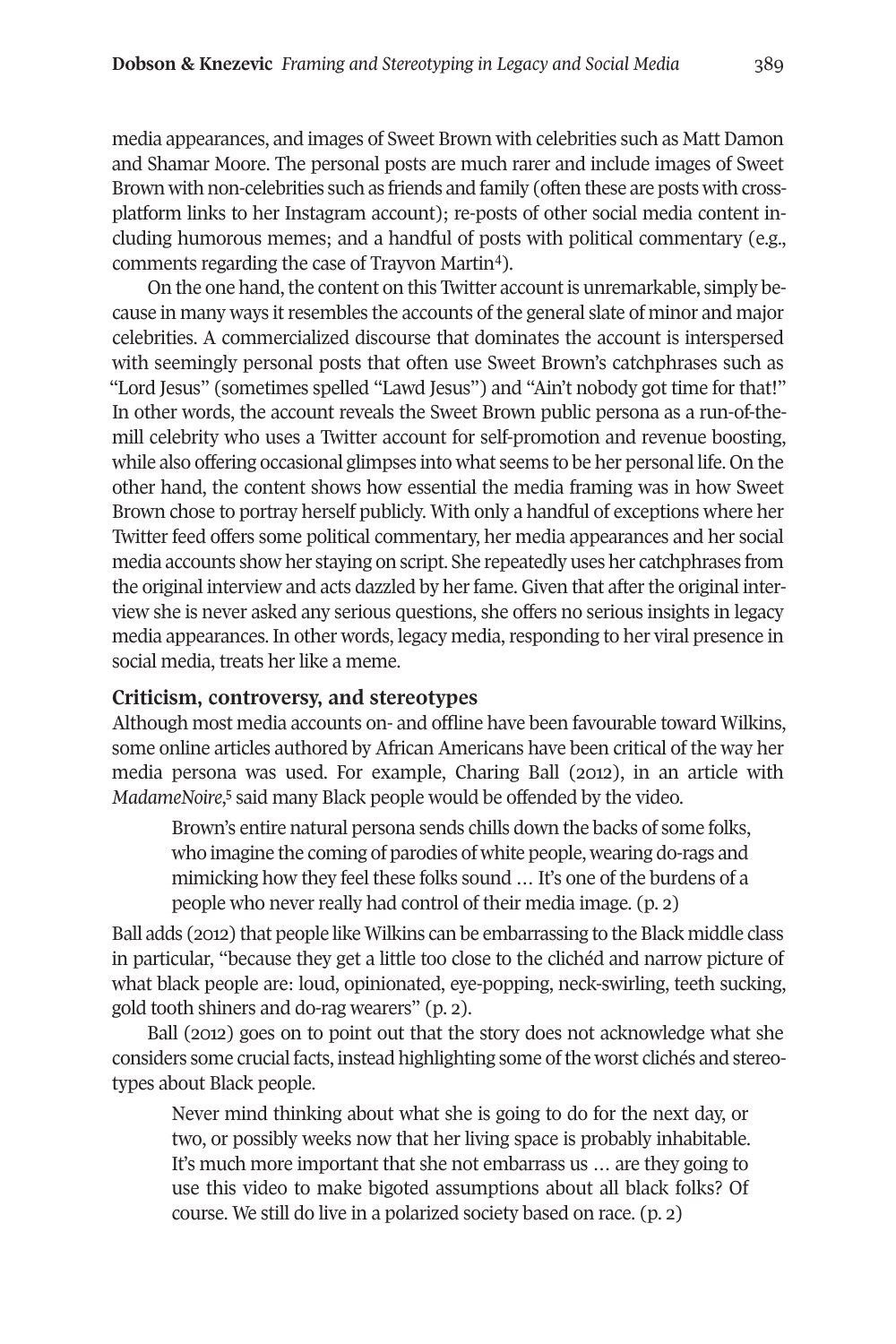Most articles about Wilkins ask the same question: "Whatever happened to Sweet Brown?" (Kelly, 2014). It has been at least a couple of years since Wilkins has been in the limelight. Her Facebook and Twitter accounts have not had any activity since April and December 2014, respectively.<sup>[6](#page-13-5)</sup> She is now living back in her old apartment, having returned to Oklahoma after her reality show never became a reality, beyond some short clips from the production that are available on YouTube (Swift, 2014). However, her name still shows up from time to time, though most recently in the context of apparently having spawned some copycats. For example, in 2016 the headline of an article claimed: "Woman Escapes Fire, Channels Sweet Brown in Epic Interview" (Merda, 2016). The opening paragraph of the article explains, "She didn't think anyone was barbecuing, but Michelle Dobyne was cooking breakfast for her and her baby when a fire broke out in their Oklahoma apartment complex" (Merda, 2016). By overtly linking this fire in 2016 to the earlier one in 2012, highlighting the quote from an African American woman who said, "Uh huh. We ain't gonna be in no fire. Not today," is perhaps an example of something speculated about in an article, "Why the Internet Loves to Laugh at Poor Black People" (Lang, 2015). "When bad things happen to poor, country, uneducated, stereotypically black people, is it not still a tragedy? Or just funny?" (Lang, 2015). Or, as the young writer Mackenzie Scott (2017) argues, "Although Wilkins' appearances and Sweet Brown folklore present themselves in different forms, the public sees both as one unified image and persona. Together the humorous dialects have come to represent embodiments of black stereotypes" (p. 2).

Sweet Brown's image in memes seems to provide a deeper insight into such comments. In contrast to the content that Sweet Brown (and her agent) have control over, such as her official Twitter account, Sweet Brown memes display a much more insulting use of herimage and catch-phrases. The memes frame Sweet Brown in one of two ways: either as a joke or a negative stereotype.In the memes that portray Sweet Brown as a "joke," with no agency, the viewer is invited to laugh at her, not with her. For example, one meme contains a still image of Sweet Brown, altered to show her with a top-hat and a monocle with the following text "One does not have time for such affairs." Another meme has an image of Cinderella running down a set of stairs with Sweet Brown's face pasted onto Cinderella's body, with the caption "Then I ran out. I didn't grab my shoes or nothin', Jesus."

But many of the memes are simple still images from the original Sweet Brown clip laden with offensive messages such as these:

- Fried chicken, Ain't nobody got … well, maybe I got a little time …
- Correct grammar? Ain't nobody got time for that.
- Taxes. Ain't nobody got time for that.
- Get a gold tooth? Well, I do got time for that.

There is even a digital card produced by SomeECards that has the caption: "And then he told me to get a job. Ain't nobody got time for that!" and a drawing of a woman in a business suit. In this light, it is not surprising that our initial encounter with Sweet Brown was a result of searching for poverty-bashing memes. The interplay of stereotyping across media platforms transformed Sweet Brown into a visual synonym for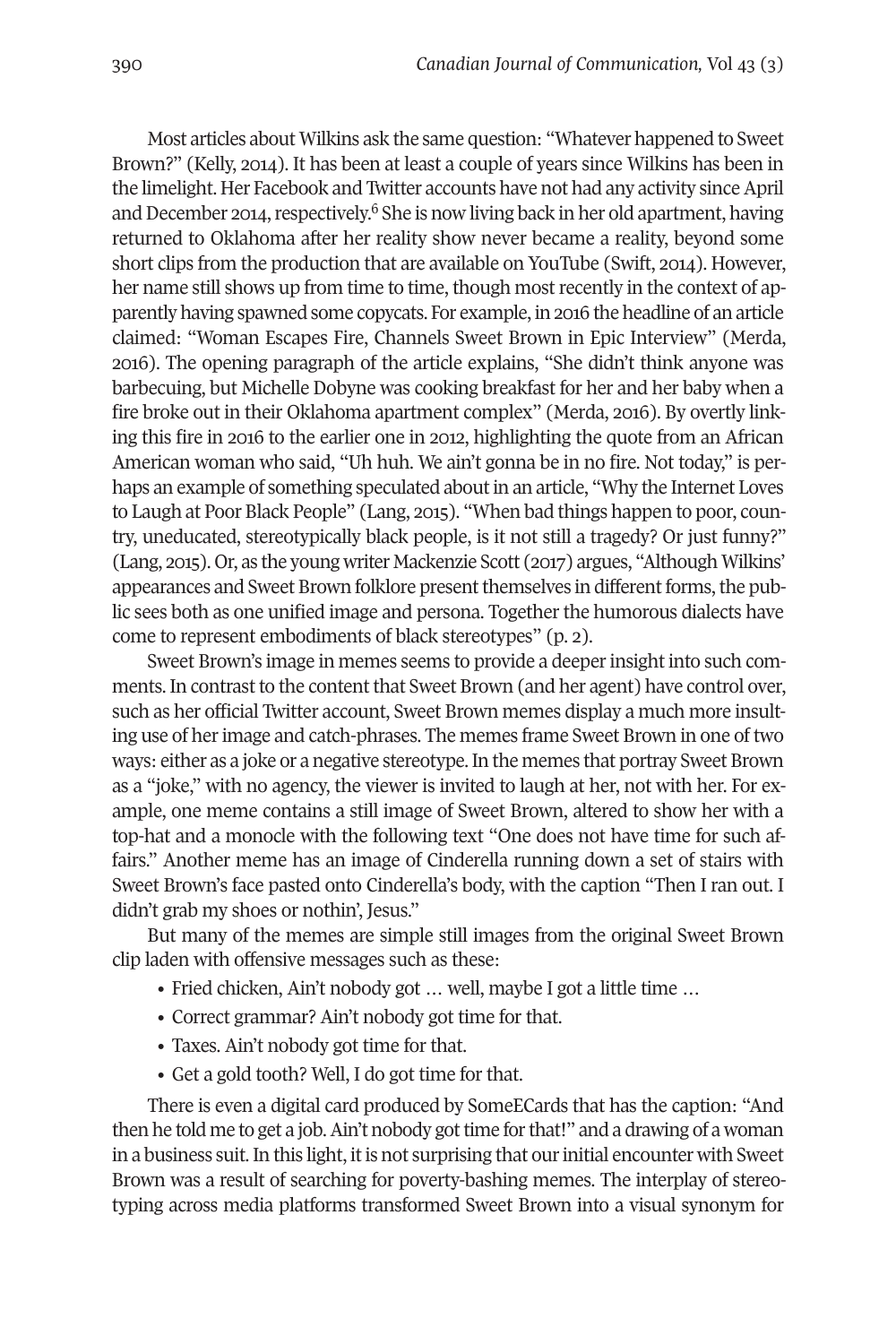poverty and other stereotypes, and ultimately framed her as a person that everyone is allowed to ridicule.

#### **Discussion**

This is a story about a fire that broke out in a low-income apartment complex that caused major damage to many of the apartments and resulted in over a hundred people being temporarily displaced and dependent on the Red Cross for emergency housing. It also resulted in one woman having to go to the hospital for treatment of minor burns and smoke inhalation. However, that is not the story that caught the media or the public's attention. Instead, what received wide coverage and became sensationalized was one woman's telling of the events live on camera to a television crew. "Sweet Brown" shared the story of what had happened to her in the early hours of that morning in such a way that the public deemed funny, and she herself became the story.

The way in which the local news coverage of the fire was framed was the first step in this process. The local news channel chose to feature Wilkins' description of the fire—perhaps because she was an eyewitness, but more likely because the producers knew their audiences would be amused by Wilkins' account. They foregrounded Wilkins' account of the fire and made it more salient than questions about the risks associated with living in low-income housing. That clip resonated on social media, which detached Sweet Brown from the actual news (of the fire), and further framed the incident as being about Sweet Brown and not the fire itself. As Sweet Brown's image went viral, the legacy media was not immune to her amusement value, and it continued to frame Sweet Brown as a stereotype with entertainment value. By going viral on social media, Sweet Brown became legacy media's click-bait as well.

Though Wilkins showed an astute ability to cash in on this, she also added to this framing of herself. She continued to perform the personality expected of her, to perform Sweet Brown, and seemed to never get tired of saying "Ain't nobody got time forthat" to get a few laughs. Her "Cold Poppin" YouTube music video shows her in a most unflattering light, waking up on a couch, pulling out a pack of cigarettes from her bra, and then proceeding to recite all of her oft-repeated lines from the original interview.

Wilkins was also offered a starring role in a reality television series, an opportunity that could have resulted in a potentially large market audience for her products. Wilkins described the show's theme as a mix of two<sup>[7](#page-13-6)</sup> enormously popular television shows from the 70s and 80s, both of which focused on formerly poor families moving to privileged and wealthy neighbourhoods to getlaughs when they "shake up the privileged society with their hayseed ways." Wilkins said the show would be "hilarious" and "filled with laughs." As one reader's comment posted in response to an article in *MadameNoire* about Wilkins*,* suggested, "when you see a Black image promoted in the media you should always ask, 'Why was this particular image chosen?' These decisions do not happen in a bubble" (Victorian, 2012). In another article, in response to some previews of Wilkins' reality show released on YouTube, the writer suggested, "It's difficult to watch these videos and not sense that their popularity has something to do with a persistent, if unconscious, desire to see black people perform" (Harris, 2013).

Over and over, in social media, in legacy media, and in the content of her own making, Sweet Brown is framed as a joke. Herimage invites viewers to laugh with her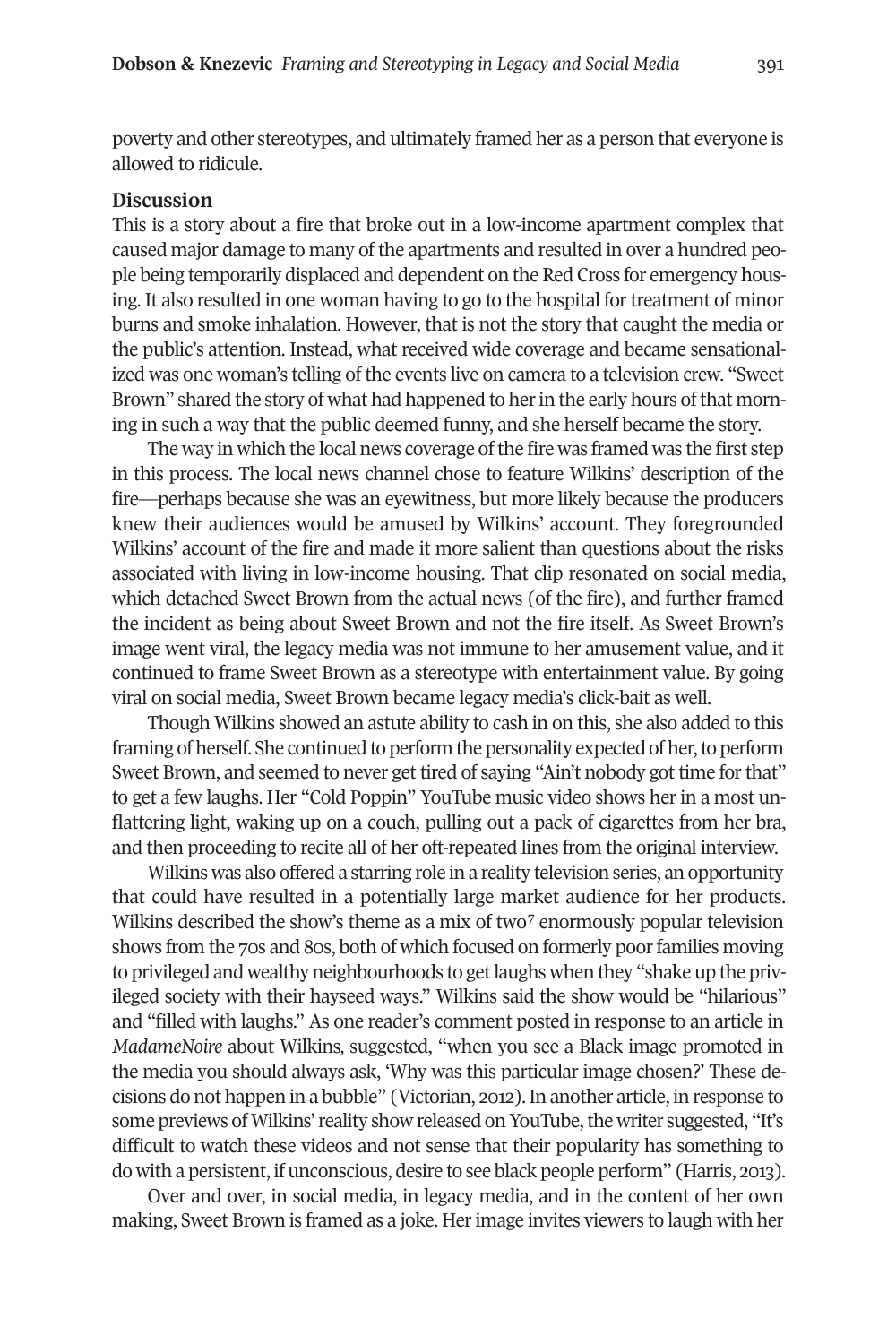and at her. The humour obscures the class conditions that created the situation that launched her to fame in the first place. Her complicity in this framing gives the audiences the permission to laugh not just at her, but also at everyone else the audiences might want to believe is like her—African American women, low-income Americans, people with gold teeth, do-rags, or whatever else Sweet Brown, the character, has been associated with.

According to Martin Gilens (1996), the public are greatly influenced by the fact that the Black urban poor dominate news media coverage when it comes to the representation of those living in poverty. Gilens (1996) posits that Black people are often the target of negative stories in mainstream media and overrepresented when it comes to both crime and adult unemployment, resulting in a portrayal that is not only exaggerated when it comes to the proportion of poor African Americans living in poverty, but also creates negative stereotypes that dominate public images and perceptions about those living in poverty. Erin Tolley (2015) argues that a news story that includes a person of colour is framed differently than a "similar story about a white subject," and the media's portrayal of race has not only a negative and significant impact on public discourse, it can also impact how citizens vote and even "discourage potential candidates from running for office" (p. 23).

As William Gamson, David Croteau, William Hoynes, and Theodore Sasson posit (1992), when the production of images is emphasized "rather than facts or information," it is important to be mindful that these images, and even "facts," obtain meaning by "being embedded in some larger system of meaning or frame" (p. 374) and can have a potentially huge impact on public perception. Research demonstrates that how a news story is told and framed, and the specific lens in which it is portrayed, has an undeniable effect on both the perspective and response to the story of those it reaches (Nelson, Clawson, & Oxley, 1997; Valentino, 1999; Williamson, Skocpol, & Coggin, 2011). Through the selection of certain issues and events, and by framing these issues and events in a strategic and determined perspective, news and social media can legitimize and reinforce stereotypical portrayals of race and class. Patricia Collins (1991) writes that the media perpetuate and replicate the domination and negative stereotypes of people of colourthrough the circulation of images that portray them in ways that enable classism and racism to seem natural. As Stephen Caliendo and Charlton Mcllwain (2011) said, first, "we unconsciously 'notice' racially marked features, like skin color or eye shape, while ignoring other visible traits" (p. 206). Further, Lisa Nakamura (2014) argues that despite claims or denials aboutrampant and widespread racism online, the internet has increased and extended the reach and power of racist images through the circulation of racist memes. Nakamura (2014) reminds us, however, that it is not simply the "internet" that is to blame or responsible for this, of course, as "people are a crucial part of the infrastructure of archiving, transmission, and circulation of digital media" (p. 272). In other words, it is people who are responsible for the creation and circulation of racist stereotypes in media. Some of these negative stereotypical images circulating, as defined by Collins (1991), include the "mammy," and "the bitch," and the criminal, all which normalize racism in media. Perhaps this explains in part the intense focus and attention around Sweet Brown's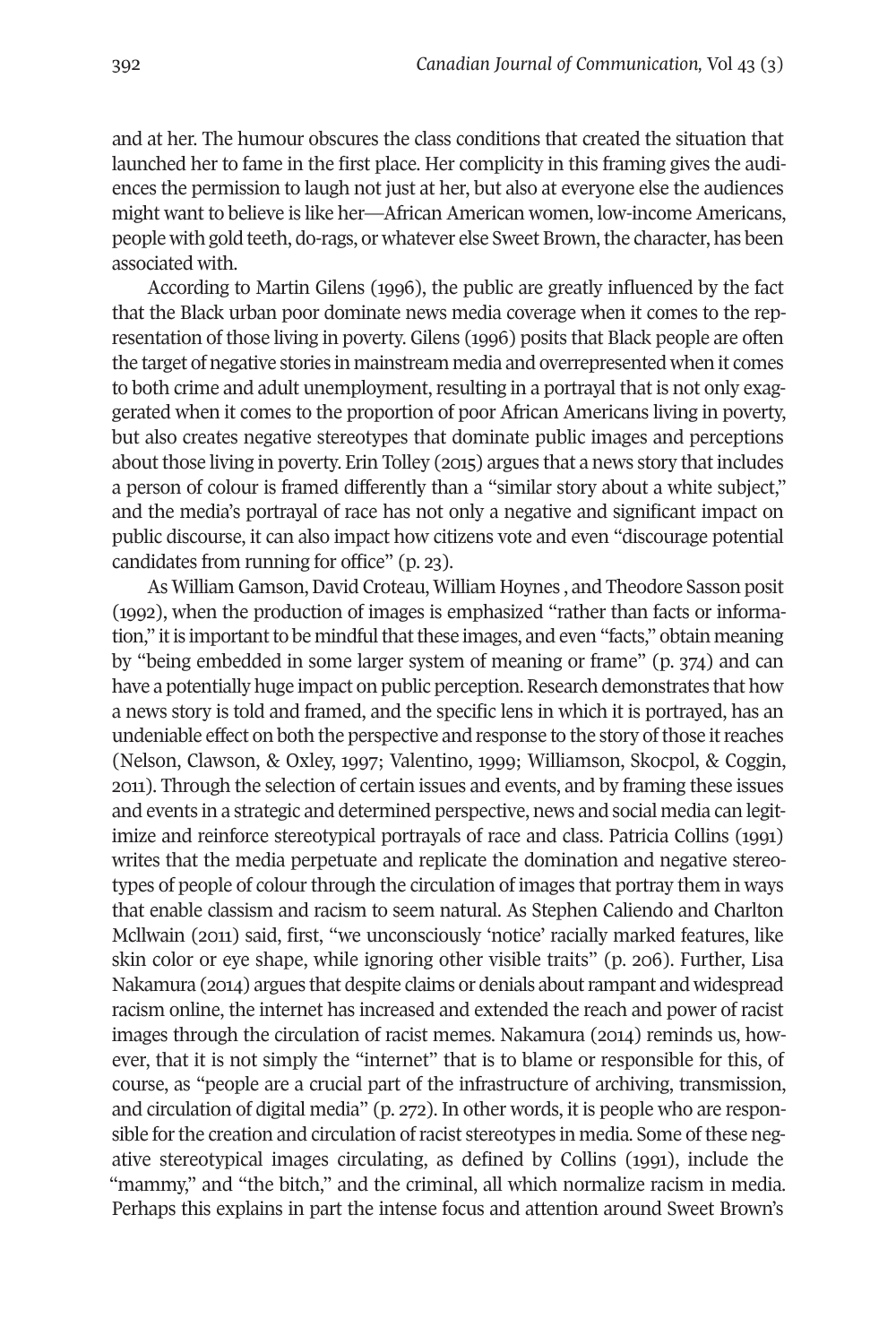way of sharing her story, which led to the overnight fame of certain sentences and phrases she used when speaking, such as "Ain't nobody got time for that." Michael Parenti (1992) posits that not only do print and television news coverage play a crucial role and have an enormous impact on how the public learn not only about their own communities but also about minority communities as well. This means the perpetuation of stereotypes about minorities becomes an important part of the public's education about "others." Joseph Rose (2014) concurs, and argues that racism is rampant in the news media, and is a "tool that has been historically used by those seeking to preserve the racial status quo" (p. 9).

The participatory nature of social media offers the potential for more diverse portrayals of human experience, including those of racialized and low-income groups, but this potential has hardly been realized. While more diversity *can* exist on these platforms, the voices that counter the dominant narratives remain largely marginalized. In fact, social media platforms have also served as breeding grounds for oversimplified and discriminatory discourse (Awan, 2014; Dobson & Knezevic, 2017; Knezevic, Pasho, & Dobson, 2018; Lim, 2017). In other words, social media has served as a reductionist and essentialist echo chamber for those marginalizing stereotypes pervasive in legacy media. As Merlyna Lim (2013) writes, social media has dramatically accelerated the production and circulation of information, necessitating simpler and shorter narratives, only reinforcing the trend that was already in place in legacy media as it tried to adapt to the increasingly competitive and technologically expedited media environments (see also Lim, 2018; Mitchell & Lim, 2018). Moreover,

[w]hile facilitating freedom of expression, social media also encourages users to practice their freedom to hate, where individuals exercise their right to voice their opinions while actively silencing others, and provides fertile ground for the flourishing of sectarian and racist narratives. (Lim, 2013, p. 14)

Additionally, social media has affected legacy media, but not in diversifying the discourse.Instead, social media has become a gauge for what stories are deemed "newsworthy" (Broersma & Graham, 2012; Martin, Corney, & Goker, 2015), and what type of media coverage is likely to draw audiences and generate click-bait stories. Coverage of social media's viral content has become a staple of legacy media's content. As such, the two types of media now reinforce each other and consequently reproduce discourse, including stereotypes. The case of Sweet Brown shows that this is more than just in bad taste, it is consequential. The framing of Sweet Brown cast her as a joke, turned her into fodder for stereotyping, and at the same time relegated the real story a residential fire in a low-income neighbourhood and the social conditions surrounding it—to the sidelines.

# **Conclusion**

The Sweet Brown case study illustrates the interplay between legacy and social media, which can serve to reproduce stereotypes and social marginalization. There is much discussion about the potential for social media to democratize, empower, and emancipate, representing a more participatory model of media production and distribution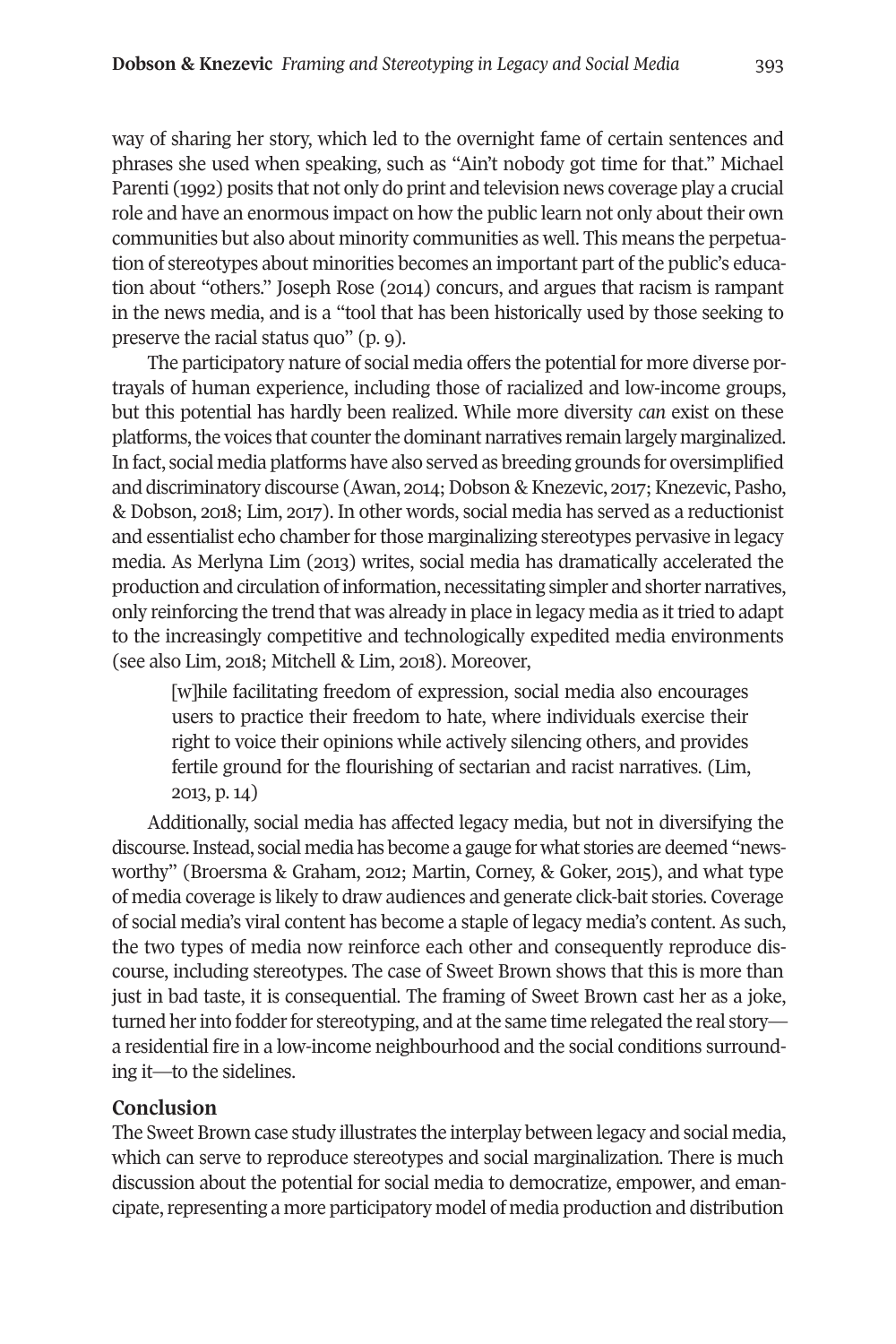that opens up gateways and removes barriers, challenging hegemonic narratives that are constructed through legacy media depictions of marginalized populations. This articles argues that in contrast to this celebratory discourse, the picture is often more complex: rather than social media serving to subvert legacy media, there is often an interplay between the two, with depictions in one directing narratives produced in the other. Further, the same qualities of social media that are often portrayed in an optimistic light—the alleged capacity to open up dialogue to a multitude of voices—can in fact strengthen the construction of stereotypical, harmful images, as complex social issues are reduced and simplified. The "Sweet Brown" story began with legacy media coverage that was then "taken up" by social media, which packaged the story into a simplified image/narrative that played into harmful stereotypes about race and poverty, and in turn directed subsequent legacy media coverage about the phenomenon. This interplay reduced Kimberly Wilkins to the one-dimensional Sweet Brown character. More than that, it shepherded along the willful ignoring of the real social issues associated with Kimberly Wilkins and her community. Apparently, "ain't nobody got time" for such discussions.

## **Notes**

<span id="page-13-0"></span>1. As a campaigner for Donald Trump's 2016 presidential run in the United States noted "we did it, we memed him into the presidency, we memed him into power … because we directed the culture" (National Public Radio, 2017).

<span id="page-13-1"></span>2. The term "meme" was coined in 1976 by the biologist Richard Dawkins (2006) who defined it as "a unit of cultural transmission, or a unit of imitation" (p. 194). The definition of "meme" is subject to debate, but the term now commonly describes easily spread online content (Berger & Milkman, 2010; Knobel & Lankshear, 2007). Most commonly, the term "internet meme" refers to an image with a simple commentary or caption (Hadley, 2016). A Google search for "internet memes" reveals that the vast majority of search results use a small set of very similar templates.

<span id="page-13-2"></span>3. The original news interview was with News Channel 4, KFOR-TV, Oklahoma City. The video was posted on the channel's website the next day with a title "OKC apartment complex catches fire, 5 units damaged; Sweet Brown explains" (see KFOR-TV & K-Querry, 2012, and KFOR Oklahoma's News, 2012).

<span id="page-13-3"></span>4. Martin, a Florida teen, was fatally shot in 2012 by a neighbourhood watch volunteer who successfully claimed that he acted in self-defense as Martin appeared suspicious to him; as Martin was African American, and his shooter was not, the case became one of the galvanizing moments in contemporary American race politics.

<span id="page-13-4"></span>5. *MadameNoire* is an online magazine that describes itself as, "a sophisticated lifestyle publication that gives African-American women the latest in fashion trends, black entertainment news, parenting tips and beauty secrets that are specifically for black women."

<span id="page-13-5"></span>6. With the exception of the above-mentioned tweet on Yahoo hack posted on December 14, 2016.

<span id="page-13-6"></span>7. The two television shows were *The Jeffersons*, which featured an African American family, and *The Beverly Hillbillies*, which featured a "hillbilly" White family, both of which focused on the antics of formerly poor families now living among a much more privileged and wealthier class.

# **References**

Awan, Imran. (2014). Islamophobia and Twitter: A typology of online hate against Muslims on social media. *Policy and Internet, 6*(2), 133–150.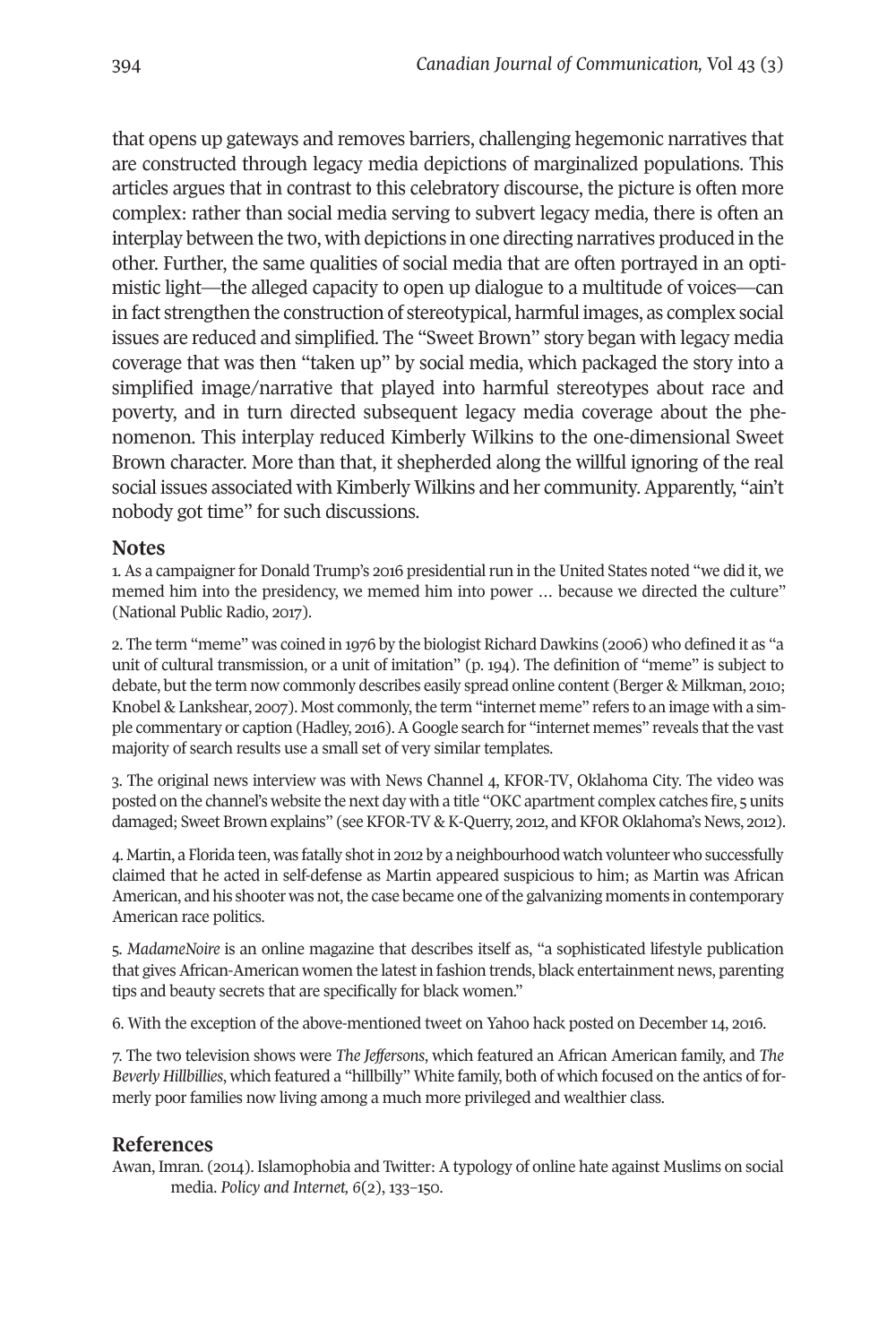- Ball, Charing. (2012). The Sweet Bown viral video: Embarrassed? Why you shouldn't be. *MadameNoire.* URL: [http://madamenoire.com/161568/the-sweet-brown-viral-video-embarrassed-why-you](http://madamenoire.com/161568/the-sweet-brown-viral-video-embarrassed-why-you-shouldnt-be/2) [-shouldnt-be/2/](http://madamenoire.com/161568/the-sweet-brown-viral-video-embarrassed-why-you-shouldnt-be/2) [February 6, 2018].
- Berger, Jonah, & Milkman, Katherine. (2010). Social transmission, emotion, and the virality of online content. *Marketing Science Institute Working Paper Series 2010 Report No. 10-114.* URL: <http://opim.wharton.upenn.edu/~kmilkman/Virality.pdf> [February 6, 2018].
- Bivens, Rena, & Shah Hoque, Anna. (2018). Programming sex, gender, and sexuality: Infrastructural failures in "feminist" dating app Bumble. *Canadian Journal of Communication*, *43*(3), 441–459.
- Broersma, Marcel, & Graham, Todd. (2012). Social media as beat: Tweets as a news source during the 2010 British and Dutch elections. *Journalism Practice, 6*(3), 403–419.
- Brown, Kamal. (2012, July 16). Sweet Brown gets surprised [Video file]. URL: [https://www.youtube](https://www.youtube.com/watch?v=f-k4IkSDhJ) [.com/watch?v=f-k4IkSDhJw](https://www.youtube.com/watch?v=f-k4IkSDhJ) [February 6, 2018].
- Brown, Sweet (2013). *IMDb.* URL: [https://www.imdb.com/name/nm5721863/+&cd=1&hl=en&ct](https://www.imdb.com/name/nm5721863/+&cd=1&hl=en&ct=clnk&gl=ca&client=safari) [=clnk&gl=ca&client=safari](https://www.imdb.com/name/nm5721863/+&cd=1&hl=en&ct=clnk&gl=ca&client=safari) [February 6, 2018].
- Caliendo, Stephen M., & McIlwain, Charlton D. (2011). *The Routledge companion to race and ethnicity*. New York, NY: Routledge.
- Collins, Patricia. (1991). *Black feminist thought.* Boston, MA: Routledge.
- Couldry, Nick, & Turow, Joseph. (2014). Advertising, big data, and the clearance of the public realm: Marketers' new approaches to the content subsidy. *International Journal of Communication, 8,* 1710–1726.
- Dawkins, Richard. (2006). *The selfish gene.* Oxford, UK: Oxford University Press. (Originally published in 1976)
- Dobson, Kathy, & Knezevic, Irena. (2017). "Liking and Sharing'" the stigmatization of poverty and social welfare: Representations of poverty and welfare through Internet memes on social media. *tripleC: Communication, Capitalism & Critique, 15*(2), 777–795.
- Durkin, Maureen S., Davidson, Leslie L., Kuhn, Louise, O'Connor, Patricia, & Barlow, Barbara. (1994). Low-income neighborhoods and the risk of severe pediatric injury: A small-area analysis in Northern Manhattan*. American Journal of Public Health, 84*, 587–592.
- Edwards, Breannna. (2017). "Cash Me Outside" Teen on Cultural Appropriation: "Do Not Tell Me I'm Acting Black Because I'm Not." *The Root.com.* URL: [https://thegrapevine.theroot.com](https://thegrapevine.theroot.com/cash-me-outside-teen-on-cultural-appropriation-do-not-1821473884) [/cash-me-outside-teen-on-cultural-appropriation-do-not-1821473884](https://thegrapevine.theroot.com/cash-me-outside-teen-on-cultural-appropriation-do-not-1821473884) [February 6, 2018].
- Elmer, Greg, Langlois, Ganaele, & Redden, Joanna. (2015). *Compromised data: From social media to big data.* London, UK: Bloomsbury.
- Entman, Robert M. (1993). Framing: Towards clarification of a fractured paradigm. *Journal of Communication, 43*(4), 51–58.
- Gal, Noam, Shifman, Lomor, & Kampf, Zohar. (2016). "It gets better": Internet memes and the construction of collective identity. *New Media & Society, 18*(8), 1698–1714.
- Gamson, William A., Croteau, David, Hoynes, William, & Sasson, Theodore. (1992). Media images and the social construction of reality. *Annual Review of Sociology, 18*(1), 373–393.
- Gilbert, Eric, & Karahalios, Karrie. (2009). Predicting tie strength with social media. *Proceedings of the SIGCHI Conference on human factors in computing systems*, 211–220. Boston, MA.
- Gilens, Martin. (1996). Race and poverty in America: Public misperceptions and the American news media. *The Public Opinion Quarterly, 60*(4), 515–541.
- Gitlin, Todd. (1980). *The whole world is watching: Mass media in the making and unmaking of the new left.* Berkeley, CA: University of California Press.
- Green, Joshua L. (2006). *Digital blackface: The repackaging of the black masculine image* [Electronic thesis]. URL: [https://etd.ohiolink.edu/](https://etd.ohiolink.edu) [February 6, 2018].
- Hadley, Bree J. (2016). Cheats, charity cases and inspirations: Disrupting the circulation of disability-based memes online. *Disability & Society, 31*(5), 676–692.
- *Hamilton Spectator.* (2017, April 1). When fire meets poverty: The economics of fire. URL: [https://](https://www.thespec.com/news-story/7219190-when-fire-meets-poverty-the-economics-of-fire/) [www.thespec.com/news-story/7219190-when-fire-meets-poverty-the-economics-of-fire/](https://www.thespec.com/news-story/7219190-when-fire-meets-poverty-the-economics-of-fire/) [February 6, 2018].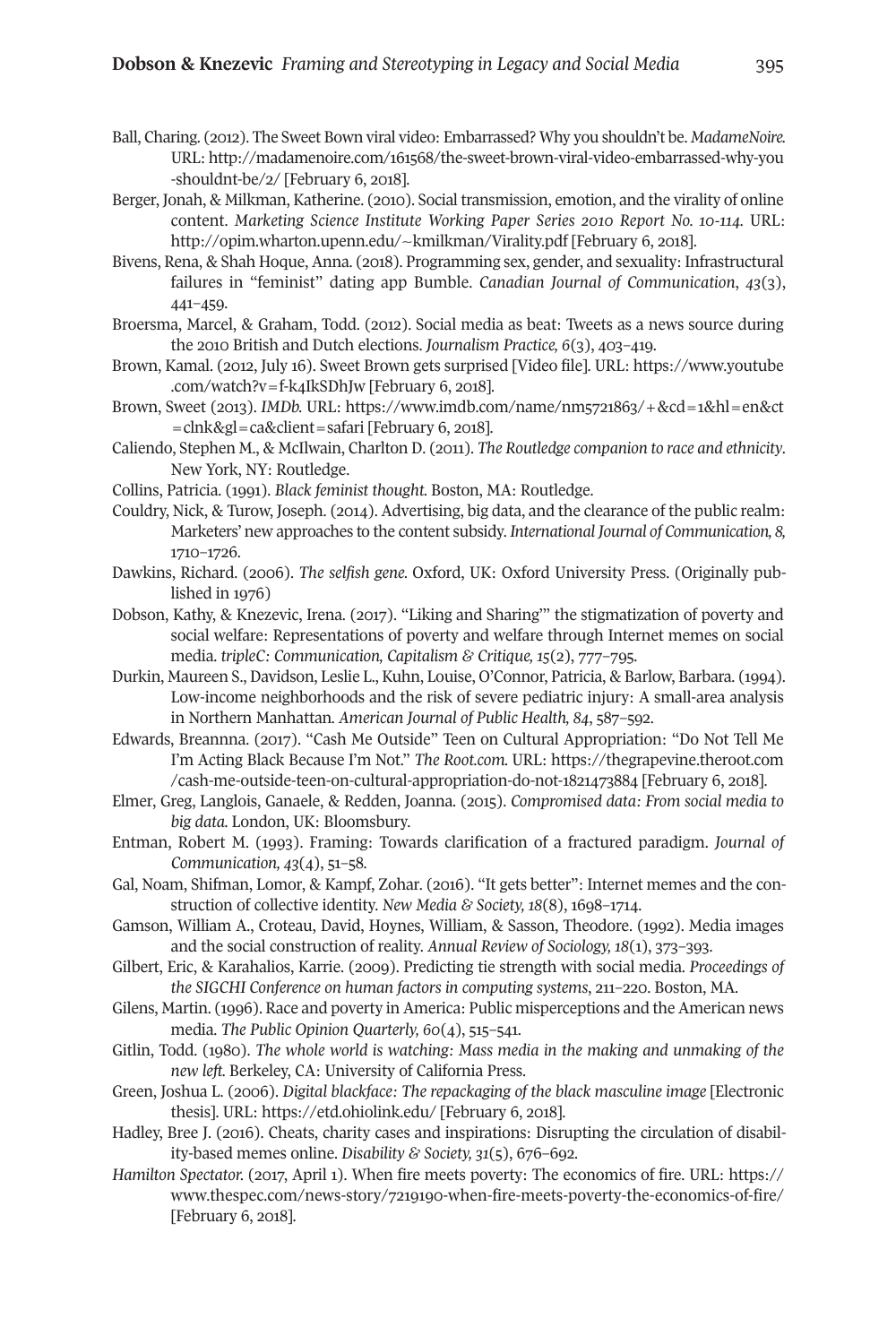- Harris, Aisha. (2013). The troubling viral trend of the "hilarious" Black neighbor. *Slate.* URL: [http://www.slate.com/blogs/browbeat/2013/05/07/charles\\_ramsey\\_amanda\\_berry](http://www.slate.com/blogs/browbeat/2013/05/07/charles_ramsey_amanda_berry_rescuer_becomes_internet_meme_video.html) [\\_rescuer\\_becomes\\_internet\\_meme\\_video.html](http://www.slate.com/blogs/browbeat/2013/05/07/charles_ramsey_amanda_berry_rescuer_becomes_internet_meme_video.html) [February 6, 2018].
- Hobson, Janell. (2008). Digital whiteness, primitive blackness: Racializing the "digital divide" in film and new media. *Feminist Media Studies, 8*(2), 111.
- Jackson, Laur M. (2014). Memes and misogynoir. *The Awl.com.* URL: [https://www.theawl.com](https://www.theawl.com/2014/08/memes-and-misogynoir/) [/2014/08/memes-and-misogynoir/](https://www.theawl.com/2014/08/memes-and-misogynoir/) [February 6, 2018].
- Jenkins, Henry. (2006). *Convergence culture: Where old and new media collide*. New York, NY: New York University Press.
- Kanai, Akane. (2016). Sociality and classification: Reading gender, race, and class in a humorous meme. *Social Media + Society, 2*(4), 10.
- Kelly, Debra. (2014). Whatever happened to Sweet Brown? *Nicki Swift.* URL: [http://www.nickiswift](http://www.nickiswift.com/56529/whatever-happened-sweet-brown/) [.com/56529/whatever-happened-sweet-brown/](http://www.nickiswift.com/56529/whatever-happened-sweet-brown/) [February 6, 208].
- Knezevic, Irena, Pasho, Julie, & Dobson, Kathy. (2018). Of "bigots" and "barbarians": Debating rights with #Sealfie. *Canadian Journal of Communication*, *43*(3), 421–439.
- Knittle, Andrew. (2013). Internet celebrity "Sweet Brown" sues Apple. *The Oklahoman.* URL: <http://newsok.com/article/3764104> [February 6, 2018].
- Knobel, Michele, & Lankshear, Colin. (Eds.). 2007. *Online memes, affinities and cultural production*. New York, NY: Peter Lang Publishing, Inc.
- KFOR Oklahoma's News 4. (2012, April 11). Sweet Brown on apartment fire: "Ain't nobody got time for that!" [Video file]. URL: <https://www.youtube.com/watch?v=ydmPh4MXT3g> [February 6, 2018]
- KFOR-TV & K-Querry. (2012). Oklahoma City apartment complex catches fire, 5 units damaged; Sweet Brown explains. *Oklahoma's News 4.* URL: [http://kfor.com/2012/04/08/okc](http://kfor.com/2012/04/08/okc-apartment-complex-catches-fire-5-units-damaged/) [-apartment-complex-catches-fire-5-units-damaged/](http://kfor.com/2012/04/08/okc-apartment-complex-catches-fire-5-units-damaged/) [February 6, 2018].
- Lakoff, George. (2004). *Don't think of an elephant! Know your values and frame the debate.* White River Junction, VT: Chelsea Green Publishing.
- Lim, Merlyna. (2013). Many clicks but little sticks: Social media activism in Indonesia. *Journal of Contemporary Asia, 43*(4), 636–657.
- Lim, Merlyna. (2017). Freedom to hate: Social media, algorithmic enclaves, and the rise of tribal nationalism in Indonesia*. Critical Asian Studies*, *49*(3), 411–427.
- Lim, Merlyna. (2018). Unveiling Saudi feminism(s): Historicization, heterogeneity, and corporeality in the women's movements. *Canadian Journal of Communication*, *43*(3), 461–480.
- Martin, Carlos, Corney, David, & Goker, Ayse. (2015). Mining newsworthy topics from social media. In M.M. Gaber, M. Cocea, N. Wiratunga, & A. Goker (Eds.), *Advancesin social media analysis* (pp. 21–43). London, UK: Springer.
- Merda, Chad. (2016). Woman escapes fire, channels Sweet Brown in epic interview. *Sun Times National.* URL: [http://national.suntimes.com/national-world-news/7/72/2418684/woman](http://national.suntimes.com/national-world-news/7/72/2418684/woman-escapes-fire-becomes-2016s-version-sweet-brown) [-escapes-fire-becomes-2016s-version-sweet-brown/](http://national.suntimes.com/national-world-news/7/72/2418684/woman-escapes-fire-becomes-2016s-version-sweet-brown) [February 6, 2018].
- Mills, Cellie. (2012). Fire victim reacts to new-found fame. *KFOR-TV.* URL: [http://kfor.com/2012](http://kfor.com/2012/04/10/fire-victim-reacts-to-new-found-fame/) [/04/10/fire-victim-reacts-to-new-found-fame/](http://kfor.com/2012/04/10/fire-victim-reacts-to-new-found-fame/) [February 6, 2018].
- Milner, Ryan M. (2013). Pop polyvocality: Internet memes, public participation, and the Occupy Wall Street movement. *International Journal of Communication 7,* 2357–2390. URL: [http://](http://ijoc.org/index.php/ijoc/article/view/1949) [ijoc.org/index.php/ijoc/article/view/1949](http://ijoc.org/index.php/ijoc/article/view/1949) [February 6, 2018].
- Milner, Ryan M. (2013). FCJ-156 hacking the social: Internet memes, identity antagonism, and the logic of lulz. *Fibreculture Journal,* (22), 61–91.
- Mitchell, Scott & Lim, Merlyna. (2018). Too crowded for crowd journalism: Reddit, portability, and citizen participation in the Syrian crisis. *Canadian Journal of Communication, 43*(3), 399–419*.*
- Nakamura, Lisa. (2014). "I WILL DO EVERYthing that am asked": Scambaiting, digital show-space, and the racial violence of social media. *Journal of Visual Culture, 13*(3), 257–274.
- National Public Radio. (2017). *This American life, episode #608: The revolution starts at noon* [originally aired on January 10, 2017]. URL: [https://www.thisamericanlife.org/608/the-revolu](https://www.thisamericanlife.org/608/the-revolution-starts-at-noon)[tion-starts-at-noon](https://www.thisamericanlife.org/608/the-revolution-starts-at-noon) [March 11, 2018].